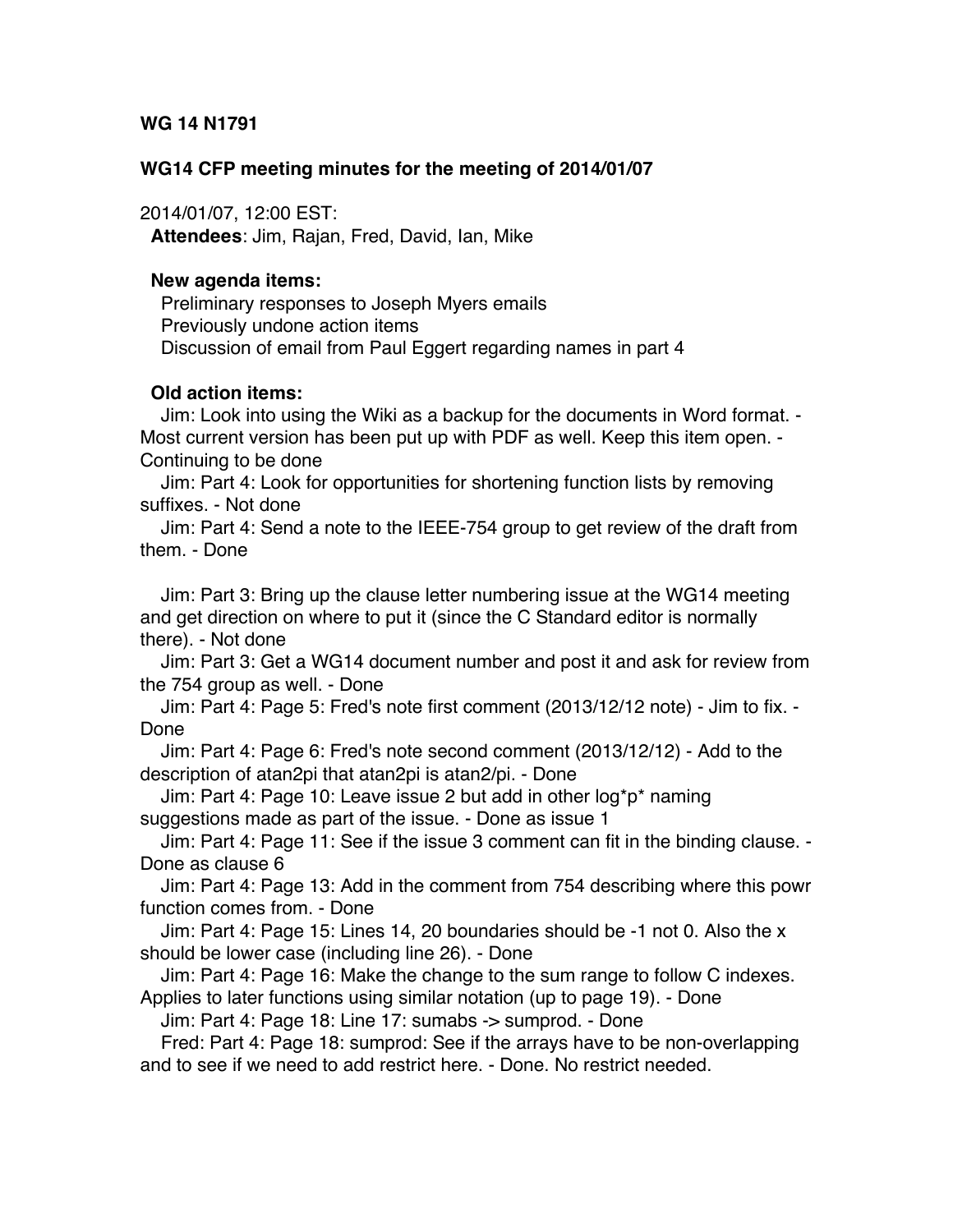Jim: Part 4: Page 21: Line 10: Change (sum) -> (each of which is a sum) - Done

 David: Part 4: Page 21: Email other suggestions to the group for action item above. - Done

 Jim: Part 4: Add in the 754 operation to C function name binding table as in previous parts into this part. - Done as a separate table

 Jim: Part 4: Get a WG14 document number and post it and ask for review from the 754 group as well. - Done

# **Next Meeting:**

 February 13th, 2014, 12:00 EST, 9:00 PDT Same teleconference number.

# **New action items:**

 Jim: Backup the documents in Word format. - Most current version has been put up. Keep this item open.

 Current files: http://wiki.edg.com/twiki/pub/CFP/WebHome/cfp1.docx Current files: http://wiki.edg.com/twiki/pub/CFP/WebHome/cfp2.docx Current files: http://wiki.edg.com/twiki/pub/CFP/WebHome/cfp3.docx Current files: http://wiki.edg.com/twiki/pub/CFP/WebHome/cfp4.docx

Note: Should also keep versions that are equivalent to PDF's.

 Jim: Part 4: Look for opportunities for shortening function lists by removing suffixes.

 Jim: Part 3: Bring up the clause letter numbering issue at the WG14 meeting and get direction on where to put it (since the C Standard editor is normally there). Jim will email Larry about this since he will not make the meeting.

 Jim: Part 3: Page viii: Reword to make the double format types clearer. (Joseph's 2014/01/06 email)

Jim: Part 3: Fix the typo's listed by Joseph. (Joseph's 2014/01/06 email)

 Jim: Part 3: Page 3: Add in the macro as suggested. (Joseph's 2014/01/06 email)

 All: Part 3: Page 9: Look at this and decide what we should do for decimal floating types. (Joseph's 2014/01/06 email)

 All: Part 3: Page 11: Look at this and decide what we should do for the \_FloatN\* types and how to make it clearer what we want. (Joseph's 2014/01/06 email)

 Jim: Part 3: Page 32: Item 2: Mark this as an open issue. (Joseph's 2014/01/06 email)

 Jim: Part 3: Page 32: Item 3: Check and add if needed. (Joseph's 2014/01/06 email)

 Jim: Part 3: Page 34-36: Check and add if needed. (Joseph's 2014/01/06 email)

 Jim: Part 4: Create a spreadsheet of log and exp functions and list the alternatives to see which conventions are being broken.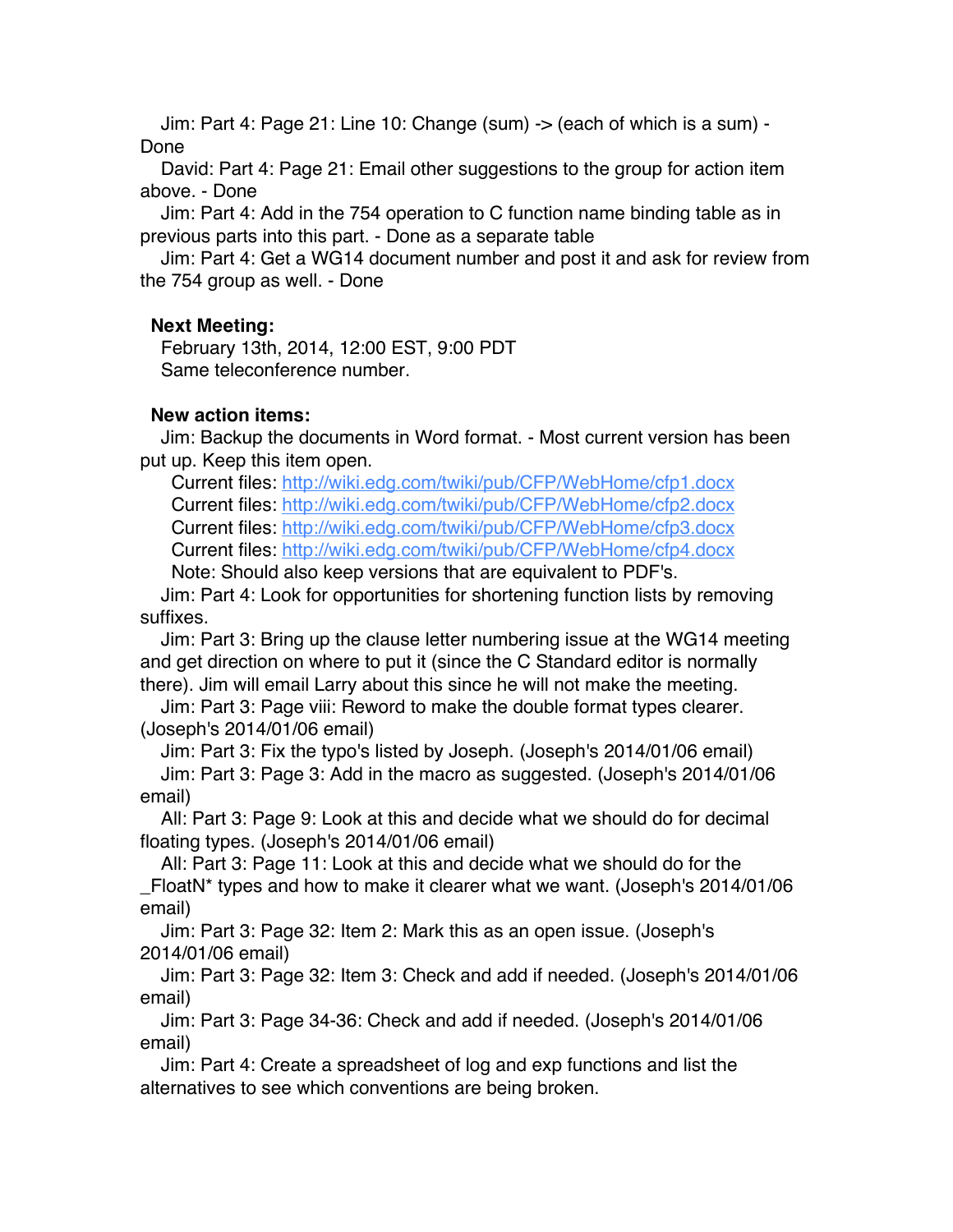All: Part 4: Group to review the spreadsheet above and choose the best (least worse) naming scheme.

 Jim: Part 4: Attempt to make the changes as described in the "General comment" part of the email. (Joseph's 2014/01/07 email)

Jim: Part 4: Fix the typo's listed by Joseph. (Joseph's 2014/01/07 email)

 Jim: Part 4: Page 3: Item 2: Look into how to address this. (Joseph's 2014/01/07 email)

 Jim: Part 4: Page 14: Add in a footnote to the end of the description saying "cr" stands for correctly rounded. (Joseph's 2014/01/07 email)

 Jim: Part 4: Page 16: Item 2: Look into rewording (ex. remove NaN specifications) to make this clearer. (Joseph's 2014/01/07 email)

## **Discussion:**

 Part 1: Out for ISO DTS ballot. Ballot ends March 5th, 2014. No updates.

 Part 2: Out for first ISO ballot (PDTS). Ballot ends March 10th, 2014. No updates.

Part 3: (http://wiki.edg.com/twiki/pub/CFP/WebHome/n1784.pdf)

Joseph's 2014/01/06 email:

Jim: Addressing the complicated layout can be doing the C11  $+$  all changes draft idea we have talked about before. It could be done as a project for an intern.

 Fred: Larry has a very modified version of the standard source. It would be very hard for anyone else to do it.

Page viii: A rewording here should handle this.

\*Jim: Part 3: Page viii: Reword to make the double format types clearer.

\*Jim: Part 3: Fix the typo's listed by Joseph.

\*Jim: Part 3: Page 3: Add in the macro as suggested.

 Page 9: We need to make the decision on whether to include the extended decimal types as decimal floating types.

 Decimal floating types is a defined term whereas binary floating types is not so no parallel there.

 \*All: Part 3: Page 9: Look at this and decide what we should do for decimal floating types.

Page 11: Similar to the last comment.

 \*All: Part 3: Page 11: Look at this and decide what we should do for the \_FloatN\* types and how to make it clearer what we want.

 Page 32: The macros were not intended as feature test macros even though they could be used that way.

 Rajan: Any other ones like this in the C standard? Complex is close but not the same (since it is a group of types).

Basically, we should follow the C standard policy/format for these.

\*Jim: Part 3: Page 32: Item 2: Mark this as an open issue.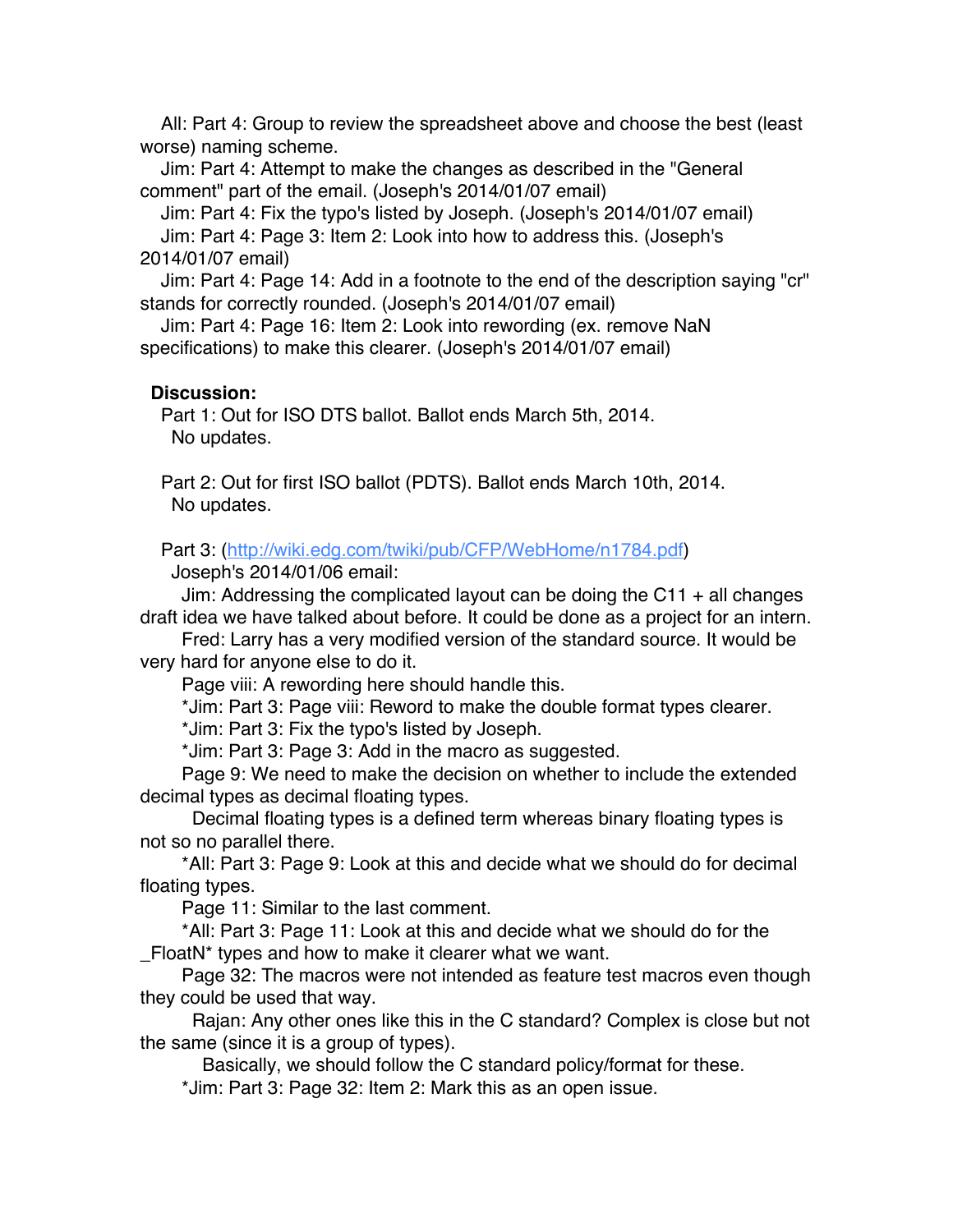\*Jim: Part 3: Page 32: Item 3: Check and add if needed.

\*Jim: Part 3: Page 34-36: Check and add if needed.

 Page 41: By keeping the names reserved, it helps implementations that supports the types. It should only apply if the TS macro is specified of course.

 \*Jim: Part 3: Page 41: Find a way to say the names should be reserved (if adhering to this TS) even if the types do not exist to enhance portability.

## Part 4:

Naming of log21p: Underscore is an option.

 Jim: The reduction and scaled functions with underscores are specialized family but the general point about no underscores is still valid.

 \*Jim: Part 4: Create a spreadsheet of log and exp functions and list the alternatives to see which conventions are being broken.

 \*All: Part 4: Group to review the spreadsheet above and choose the best (least worse) naming scheme.

Joseph's 2014/01/07 email (first):

 Jim: There has been no attempt to go through the math functions and go through the potential errors for the IEEE formats

Fred: I want the main body to also do what Joseph wants.

 Jim: Unlikely to happen since the statement of the error conditions is very tricky.

 Jim: If you don't conform to Annex F you have a huge latitude to what you can do and we are doing that for the new functions as well.

General comment: Agree in general.

 \*Jim: Part 4: Attempt to make the changes as described in the "General comment" part of the email.

\*Jim: Part 4: Fix the typo's listed by Joseph.

 The error cases: The C standard doesn't normally list this explicitly as suggested so it is not done here. Still need review the items though.

 Page 3: Jim: The functions aren't declared unless the types are. We can make this an explicit statement.

Also the style in Part 3 and this (part 4) need to be consistent.

\*Jim: Part 4: Page 3: Item 2: Look into how to address this.

 Page 14: Jim: Ideally we would like to define them, and am surprised we have not said that already somehow.

It fits what is already there in 7.31 (like cerf in 7.31.1).

 \*Jim: Part 4: Page 14: Add in a footnote to the end of the description saying "cr" stands for correctly rounded.

Page 15: Symmetries need to be reviewed to ensure they are in Annex F.

Page 16: Item 1.2: 754 says compoundn(x, 0) should return 1 for  $x \ge -1$ , for  $x = \text{inf, and } x = \text{q}$ NaN.

Jim has sent out a note asking 754 why NaN does not give NaN.

 Item 2: The NaN case is not intended to raise invalid. All numbers excludes NaN's.